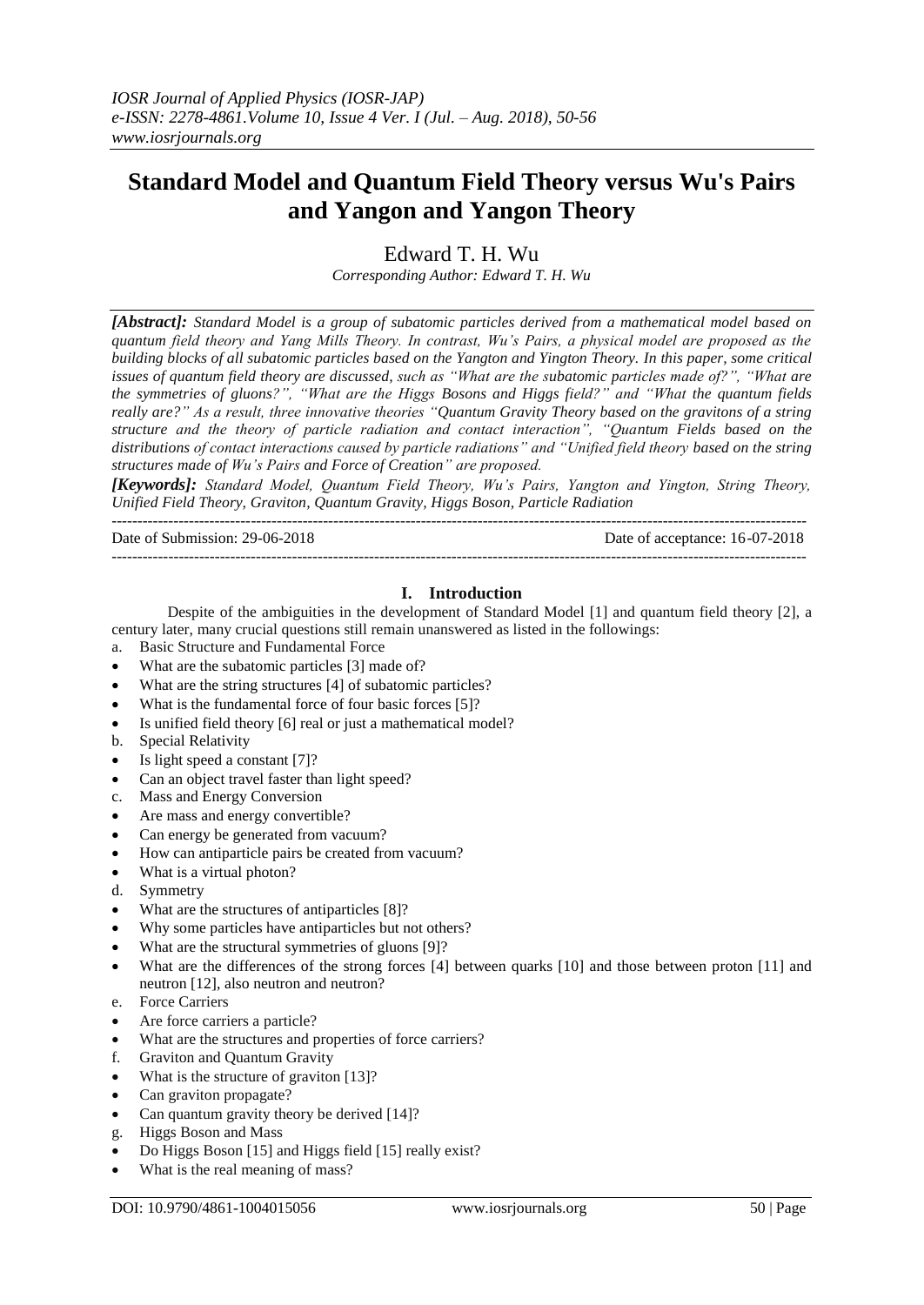Can mass change with velocity?

Wu's Pairs [5] and Yangton and Yington Theory [5] are proposed as the building blocks and the foundations of the universe to explain the formations and correlations between subatomic particles, string theory and unified field theory. Standard Model on the other hand, is used to explain the formation and correlations between subatomic particles based on quantum field theory. Since subatomic particles are made of Wu's Pairs according to Yangton and Yington Theory, Standard Model and quantum field theory should align with Wu's Pairs and Yangton and Yington Theory. Therefore, it is the purpose of this paper to correlate quantum field theory with Yangton and Yington Theory so as to find some answers to the above questions as well as the compliances and discrepancies between the two theories.

## **II. Standard Model**

Subatomic particles are very much smaller than [atoms.](https://en.wikipedia.org/wiki/Atom) There are two types of subatomic particles: [elementary particles,](https://en.wikipedia.org/wiki/Elementary_particle) which according to current theories are not made of other particles, and composite particles which are made of elementary particles. [Particle physics](https://en.wikipedia.org/wiki/Particle_physics) and [nuclear physics](https://en.wikipedia.org/wiki/Nuclear_physics) study these particles and how they [interact.](https://en.wikipedia.org/wiki/Interaction)

The elementary particles of the [Standard Model](https://en.wikipedia.org/wiki/Standard_Model) (Fig. 1) include:

- Six [flavors](https://en.wikipedia.org/wiki/Flavour_(particle_physics)) of [quarks:](https://en.wikipedia.org/wiki/Quark) [up,](https://en.wikipedia.org/wiki/Up_quark) [down,](https://en.wikipedia.org/wiki/Down_quark) [bottom,](https://en.wikipedia.org/wiki/Bottom_quark) [top,](https://en.wikipedia.org/wiki/Top_quark) [strange,](https://en.wikipedia.org/wiki/Strange_quark) and [charm](https://en.wikipedia.org/wiki/Charm_quark)
- Six types of [leptons:](https://en.wikipedia.org/wiki/Lepton) [electron,](https://en.wikipedia.org/wiki/Electron) [electron neutrino,](https://en.wikipedia.org/wiki/Electron_neutrino) [muon,](https://en.wikipedia.org/wiki/Muon) [muon neutrino,](https://en.wikipedia.org/wiki/Muon_neutrino) [tau,](https://en.wikipedia.org/wiki/Tau_(particle)) [tau neutrino](https://en.wikipedia.org/wiki/Tau_neutrino)
- Twelve [Gauge Bosons](https://en.wikipedia.org/wiki/Gauge_boson) (force carriers): the [photon](https://en.wikipedia.org/wiki/Photon) of [electromagnetism,](https://en.wikipedia.org/wiki/Electromagnetism) the three [W and Z Bosons](https://en.wikipedia.org/wiki/W_and_Z_bosons) of the [weak force,](https://en.wikipedia.org/wiki/Weak_interaction) and the eight [gluons](https://en.wikipedia.org/wiki/Gluon) of the [strong force](https://en.wikipedia.org/wiki/Strong_force)
- The [Higgs Boson](https://en.wikipedia.org/wiki/Higgs_boson)

Various [extensions of the Standard Model](https://en.wikipedia.org/wiki/Physics_beyond_the_Standard_Model) predict the existence of an elementary [graviton](https://en.wikipedia.org/wiki/Graviton) particle and [many other elementary particles.](https://en.wikipedia.org/wiki/List_of_elementary_particles#Hypothetical_particles)

Composite subatomic particles such as [protons](https://en.wikipedia.org/wiki/Proton) or atomic [nuclei](https://en.wikipedia.org/wiki/Atomic_nucleus) are [bound states](https://en.wikipedia.org/wiki/Bound_state) of two or more [elementary particles.](https://en.wikipedia.org/wiki/Elementary_particle) For example, a proton is made of two [up quarks](https://en.wikipedia.org/wiki/Up_quark) and one [down quark,](https://en.wikipedia.org/wiki/Down_quark) a neutron is made of two down quarks and one up quark, while the atomic nucleus of [Helium-4](https://en.wikipedia.org/wiki/Helium-4) is composed of two protons and two [neutrons.](https://en.wikipedia.org/wiki/Neutron)



# Fig. 1 The elementary particles of the Standard Model.

## **III. Yangon and Yangon Theory**

Yangton and Yington Theory is a hypothetical theory of Yangton and Yington circulating particle pairs (Wu's Pairs) with a build-in inter attractive force (Force of Creation) that is proposed as the fundamental building blocks of all matter in the universe. All elementary subatomic particles having string structures as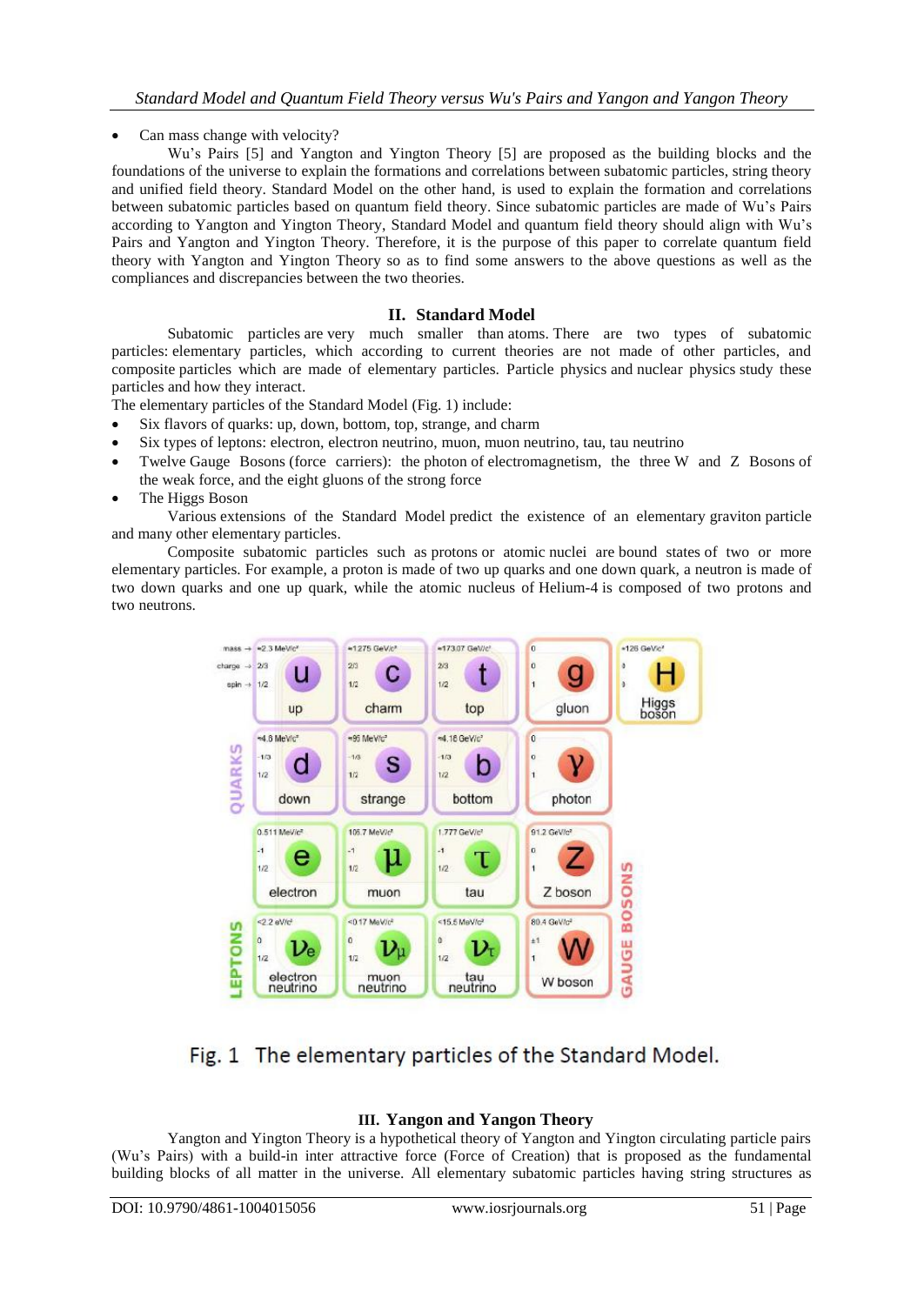proposed by the string theory, are made of Wu's pairs by string force, the Yangton and Yington attractive force between two adjacent Wu's Pairs. Subject to the structures, the composite subatomic particles are made of elementary subatomic particles by four basic force including gravitational force, electromagnetic Force, weak force and strong force. Yangton and Yington Theory not only explains the formation of subatomic particles in compliance with string theory and unified field theory [4], but also interprets the correlations between space, time, energy and matter [16].

## **IV. String Theory**

General relativity [17] and quantum field theory are not compatible, in order to unified four basic forces, physicists suggested that all matter, instead of a point structure, must have a linear structure with 10 dimensions like Calabi-Yau manifold (Fig. 2) [18]. This is known as the "String Theory" [19].



Fig. 2 A cross section of a quintic Calabi-Yau manifold.

Physicists have absolutely no idea what the structures of quarks and photon are, even with their stateof-the-art LHC [20]. However, based on the Yangton and Yington Theory, that all subatomic particles should have a string structure is not only very possible, but also quite obvious.

Wu's Pair is a pair of Yangton and Yington particles circulating in an orbit held by the inter-attractive Force of Creation between the two particles. When two Wu's Pairs come together with the same circulation direction, there is an interaction, which I call "String Force", that one Wu's Pair will stack up on top of the other one at a locked-in position where Yangton of the first Wu's Pair is lined up to the Yington of the second one, such that a string or ring structure of Wu's Pairs can be formed (Fig. 3), which matches very well with the string theory.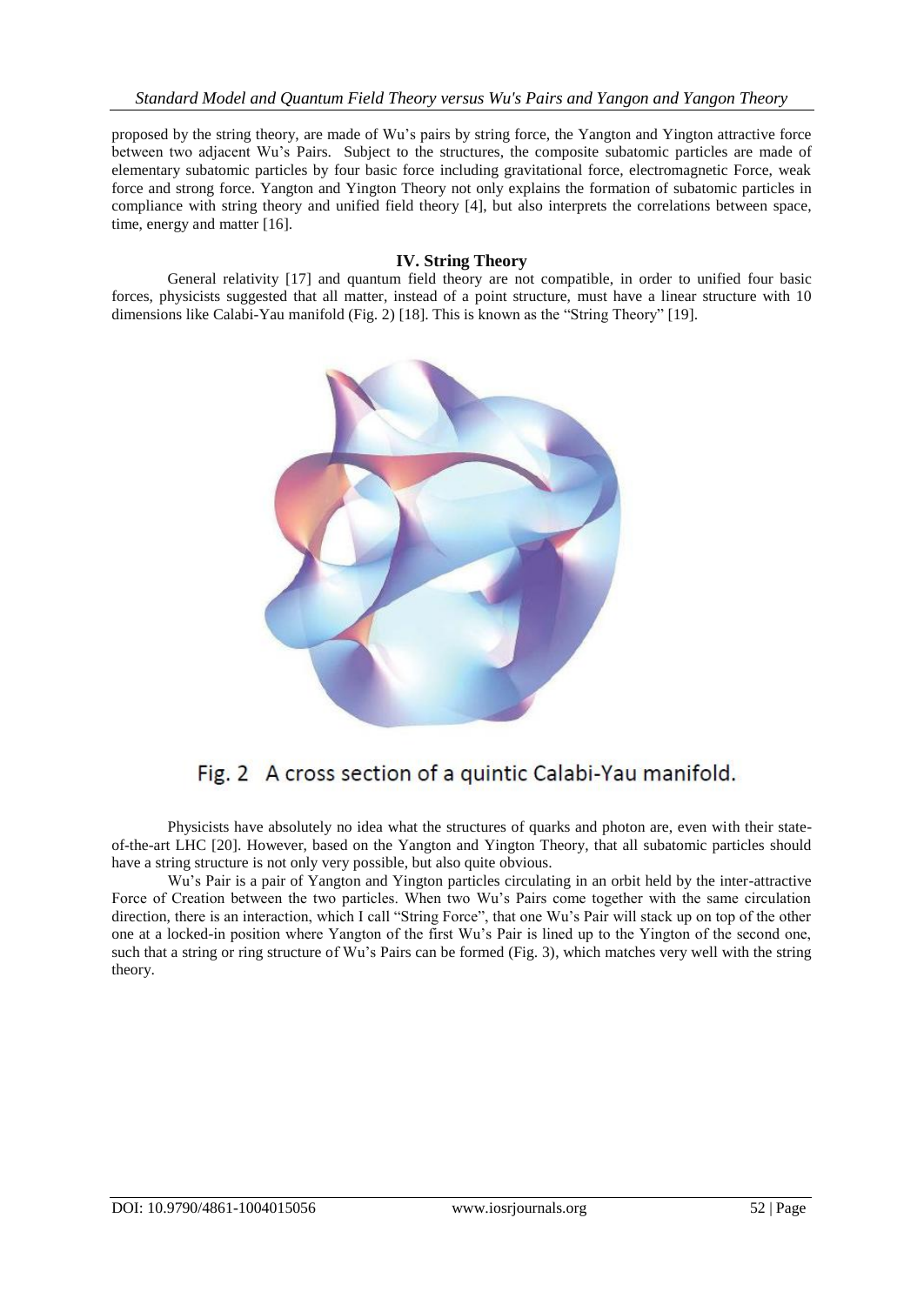

Fig. 3 Wu's Pairs stack up in a preferred direction by string force to form string and ring structures.

# **V. Special Relativity**

Standard Model and quantum field theory are derived based on quantum mechanics and Einstein's Special Relativity [21]. Although special relativity is opposed by Yangton and Yington Theory, the absolute light speed observed at light source is always a constant  $3 \times 10^8$  m/s, simply because that the photon generation process [22] is a corresponding identical event, where constant relative light speed can be measured by the corresponding units at different locations.

In fact, when a photon emitted from a light source, it travels under two influences, ejection motion and inertia motion [22]. In other words, the light speed observed by the observer at any observation point (**C**) is a vector summation of the Absolute Light Speed  $3 \times 10^8$  m/s, the moving speed of the photon away from the light source observed at the light source (C<sub>S</sub>), and the "Inertia Light Speed", the moving speed of the light source away from the observer or his inertia system observed at the observation point  $(V_s)$ . This theory is named "Equation of Light Speed" [22].

## $C = C<sub>S</sub> + V<sub>S</sub>$

Where  $C_S$  is the Absolute Light Speed and  $V_S$  is the Inertia Light Speed.

According to Yangton and Yington Theory, Wu's Pairs are the finest building blocks of all matter in the universe. When a Wu's Pair separates from the surface of a substance (string structures) to form a free photon, it can be accelerated by the repulsive force caused by the Yangtons and Yingtons between photon and Wu's Pairs, to reach an extremely high speed (3x10<sup>8</sup> m/s). Therefore, it is suggested that the Absolute Light Speed  $3x10^8$ m/s is the limit of the speed any object can move in the universe. However, in theory, there should be no limit.

## **VI. Mass and Energy Conversion**

It is assumed that mass and energy are convertible such as that Yangton and Yington Particles (energy particles) can be produced by the energy generated from the Big Bang explosion. However, to make the conversion permanent, an external energy must apply to overcome the activation energy like any chemical reactions. Because of this reason, antiparticle pairs can be generated from vacuum by external energy. Also, heavy particles can be formed from lighter particles [23] and gamma ray can be generated from antiparticle annihilations [24]. Furthermore, a virtual photon can be used to represent an energy transformation process.

## **VII. Symmetry**

## 7.1 Anti Particles

According to Yangton and Yington Theory, all subatomic particles are made of Wu's Pairs, a pair of Yangton and Yington circulating particles. Because of this symmetry, it makes no difference in structure while switching the positions between Yangton and Yington particles such as that in photon and gluons. Therefore, antiparticles such as anti-photon and anti-gluons do not exist.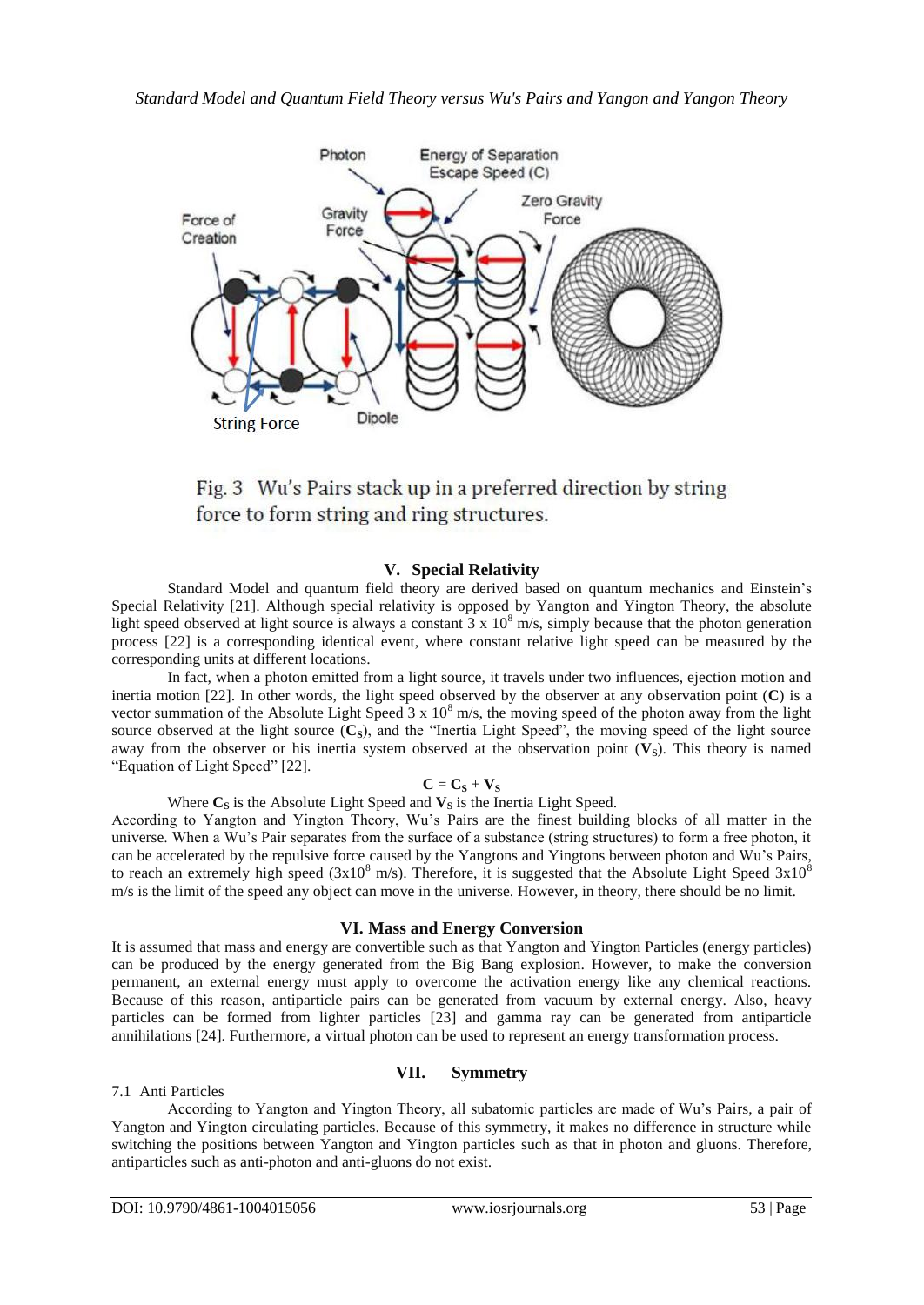However, for a structure with uneven distributions of Wu's pairs such as electron [4], a different structure can be formed while switching the positions between Yangton and Yington particles. Therefore, antiparticle such as positron (anti-electron) [4] does exist.

#### 7.2 Colors of Quarks and Gluons

In addition to the asymmetry due to the uneven distribution of Wu's Pairs, quark has another asymmetrical property called "Color" [10] specified by red, blue and green colors that are related to the orientation between two connected quarks. Because each proton and neutron contains three quarks and each quark only allows one color (red, blue or green), there are a total of eight possible gluons with the following arrangements: UDU/RBG, UDU/RGB, UUD/RBG, UUD/RGB, ddu/RBG, ddu/RGB, dud/RBG and dud/RGB. For example, UDU/RBG represents a gluon connected between two up quarks with red and green colors, influenced by a down quark of blue color.

#### 7.3 Strong Forces Between Proton/Neutron and Neutron/Neutron Pairs

According to Yangton and Yington Theory, gluons [9], the strong force carriers, are the connectors of two quarks influenced by the third quark with a mixed color of preferred orientation. But what is the bonding force between two neutrons or between one neutron and one proton in the nucleus? It is assumed that they could superimpose to each other such that the gluon in one neutron will match with its influence quark in the other neutron or proton to form a close packed structure (Fig. 4). Therefore, the force between two adjacent neutrons, or a neutron and proton pair has no difference to the strong force between the three quarks inside a single neutron or proton.



Fig. 4 Strong Forces between Neutron/Proton and Neutron/Neutron Pairs

#### **VIII. Guage Bosons**

In Standard Model, Gauge Bosons including photon, gluons, W & Z Bosons and graviton are considered as force particles or force carriers. Because mass and energy are convertible, also force and displacement (structure) together forms energy, therefore Gauge Bosons combined with displacements or structures can be treated as a particle (mass).

According to Yangton and Yington Theory, Photon is the carrier of string force instead of electromagnetic force. Also, electromagnetic force is generated by electrons, therefore electron should be considered as the carrier of electromagnetic force instead of photon.

All Gauge Bosons are force carriers, like photon they shouldn't contain any charge and mass. W+ and W- Gauge Bosons [25], however, both have charges and masses because they are not made of pure force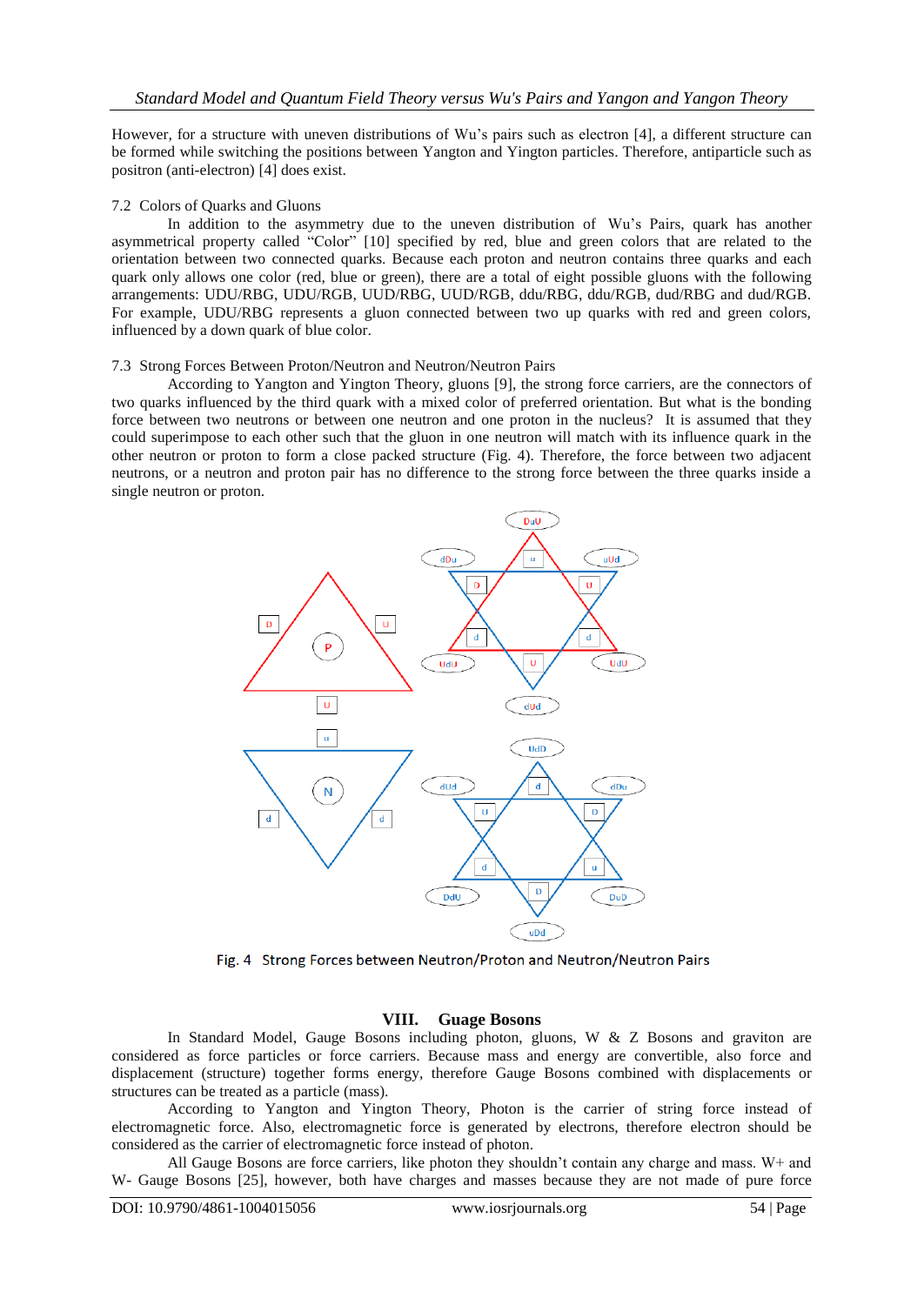carriers, instead they are the composites of forces and particles with charges (electron and position). Zero Gauge Boson [25] and graviton on the other hand contain forces and particles (mass) but no charges.

## **IX. Higgs Boson, Higgs Field and Mass**

In Standard Model and quantum field theory, the mass of a particle is defined as the magnitude of the barrier applied to the particle by Higgs Bosons that are generated from Higgs Field. However, what the Higgs Field is and where it comes from remains a mystery. In contrast, according to Yangton and Yington Theory, mass is defined as the total amount of Wu's Pairs [22] in the particle which doesn't change with the speed of the particle or anything else except the conversion between mass and energy.

## **X. Wave Particle Duality**

It is believed that Wave Particle Duality is caused by the spin and circulation of a particle. In other words, not every particle has a wave property, except those that can spin or have a circulation orbit. Because of this reason, Photon and electron are waves but not the Graviton.

#### **XI. Field versus Wave**

Field is not generated by wave. In fact, field is generated by the particle radiation and contact interaction [26] instead of wave propagation. That is why photon is a wave but not a field (without contact interaction), and graviton is a field (with particle radiation and contact interaction) but not a wave (without spin and circulation).

## **XII. Quantum Gravity Theory**

There are two problems, infinity and non-renormalization [27], involved in the derivation of a quantum gravity theory based on general relativity and quantum field theory. Spring theory and loop quantum gravity [28] are proposed as two possible solutions.

According to Yangton and Yington Theory, gravitational force can be generated between two string structures made of Wu's Pairs (Fig. 3) [4]. Therefore, a physical model "Graviton" can be built by a string structure made of multiple Wu's Pairs. In addition, quantum field is considered as the distribution of the contact interaction caused by particle radiation upon a unit particle at a point in space. It is believed that a "Quantum Gravity Theory" can be derived based on the graviton with string structure made of Wu's Pairs and the theory of graviton radiation and contact interaction.

## **XIII. Quantum Fields versus Particle Radiations and Contact Interaction**

Conventional gravitational field is the measurement of the strength of gravitational force on a unit mass  $(m<sub>2</sub> = 1$ kg) at a point in space. According to Newton's Law of Universal Gravitation, a formula of gravitational field  $(F_g)$  can be derived as follows:

# $F_g = G (\sum m r^2)$

Where G is the gravitational constant  $6.674 \times 1011$  N m<sup>2</sup> kg<sup>-2</sup> and  $\Sigma$  is the summation of all m r<sup>-2</sup>.

Since  $mr^2$  is proportional to the concentration of the free gravitons emitted from an object m at a distance r, therefore  $\Sigma$ m r<sup>-2</sup> is equivalent to the total amount of contact interaction caused by the gravitons emitted from all the objects in the universe upon a unit mass at a point in space. In other words, gravitational field is the distribution of contact interaction caused by graviton radiation from all the objects in the universe upon a unit mass at a point in space.

Similarly, the electrical field which is defined as the electrical force applied on a single electrical charge in the universe can be interpreted as the distribution of contact interaction caused by electron radiation from all the charged particles in the universe upon a unit charge at a point in space.

As a result, the distribution of contact interaction caused by particle radiation upon a unit particle at a point in space based on a quantized particle can be considered as the foundation of quantum field theory. In other words, quantum fields are not just an imagination but an actual image of the distribution of contact interaction caused by particle radiation upon a unit particle at a point in space.

## **XIV. Unified Field Theory based on Wu's Pairs and String Theory**

According to Yangton and Yington Theory, Force of Creation, the inter-attractive force between Yangton and Yington Pairs is the fundamental force of the universe. Elementary subatomic particles of string structure are composed of Wu's Pairs with string force generated from Force of Creation. Composite subatomic particles are made of elementary subatomic particles with four basic forces induced from Force of Creation. In other words, subject to the structures, all matter in the universe can be structured by elementary and composite subatomic particles with four basic forces based on Force of Creation. This is known as "Unified Field Theory". For example, based on Force of Creation, gravitational force can be created between two graviton particles,